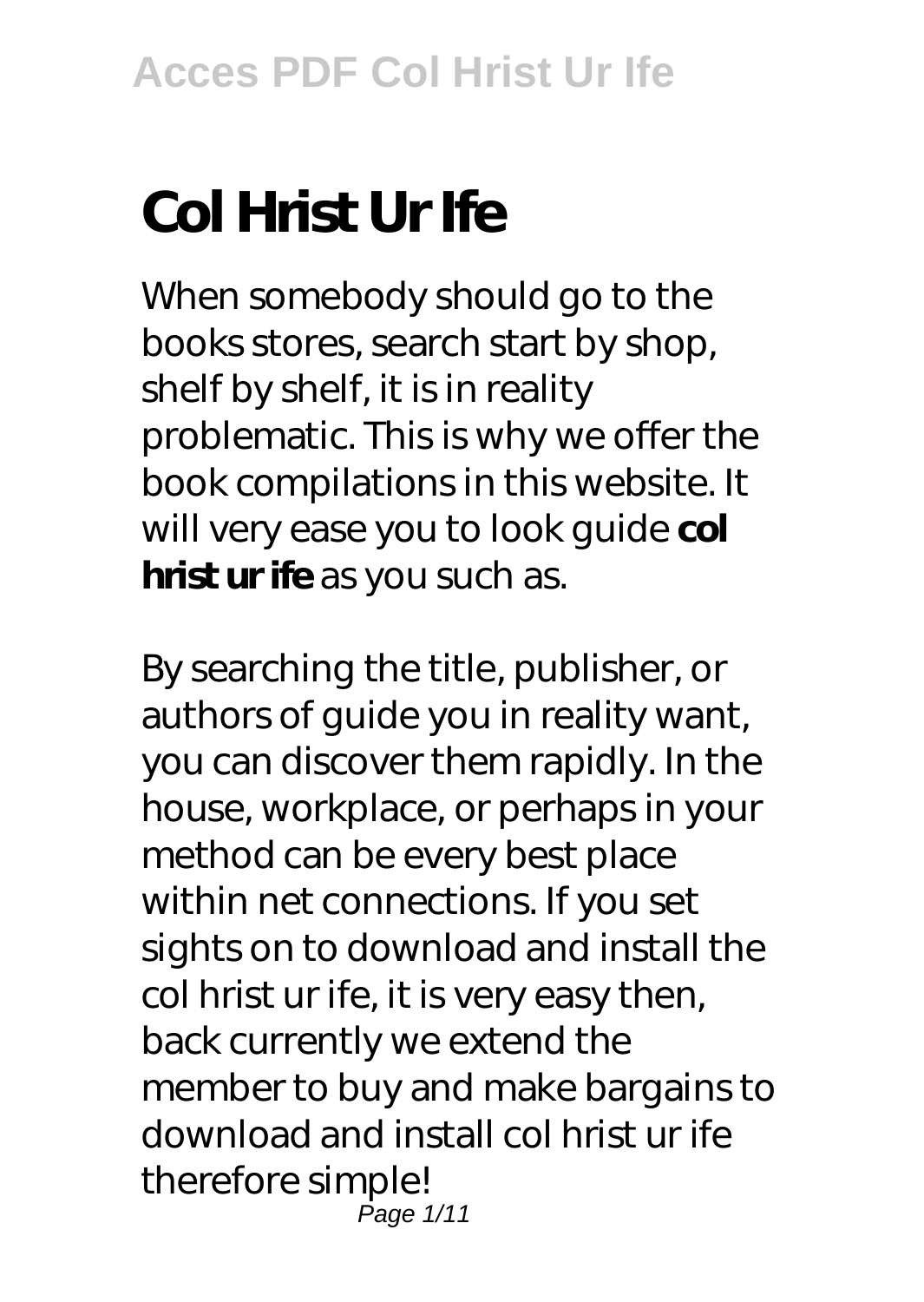Google Books will remember which page you were on, so you can start reading a book on your desktop computer and continue reading on your tablet or Android phone without missing a page.

### **Colossians 3:1 Christ Our Life**

For 2019 Fall semester Tuesdays – Bible Study 12 p.m. Student Center South. Room changes every week. Please contact uhchristians@gmail.com for details.

## **Col Hrist Ur Ife**

When Christ appears--He is our true Life--then you also will appear with Him in glory. World English Bible When Christ, our life, is revealed, then Page 2/11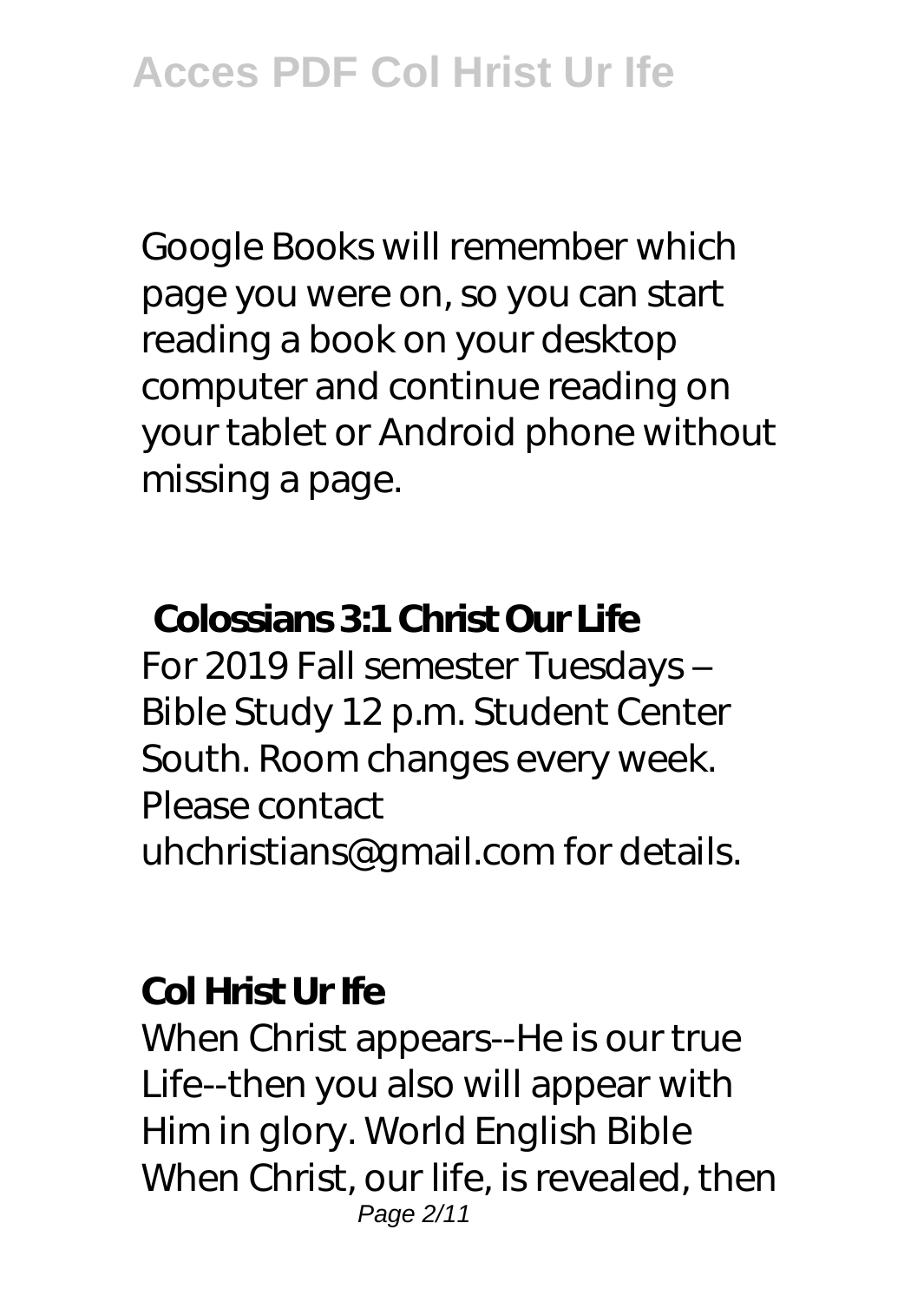you will also be revealed with him in glory. Young's Literal Translation when the Christ -- our life -- may be manifested, then also we with him shall be manifested in glory.

### **You may wish to use the defi nitions of these key terms in ...**

Official website of Christ Our Light Catholic Church. Features include parish news, Mass and Confessions schedule, bulletins, parish calendar, descriptions of all parish programs and much more!

## **Christians at UH | Christ our life - Col. 3:4**

Christ Our Life Col 3:1-4, 10, 12-17 I've been raised with my eternal King Now Lord help me set my mind above Not on things here that are perishing For I've died my life's in God Jesus clothe Page 3/11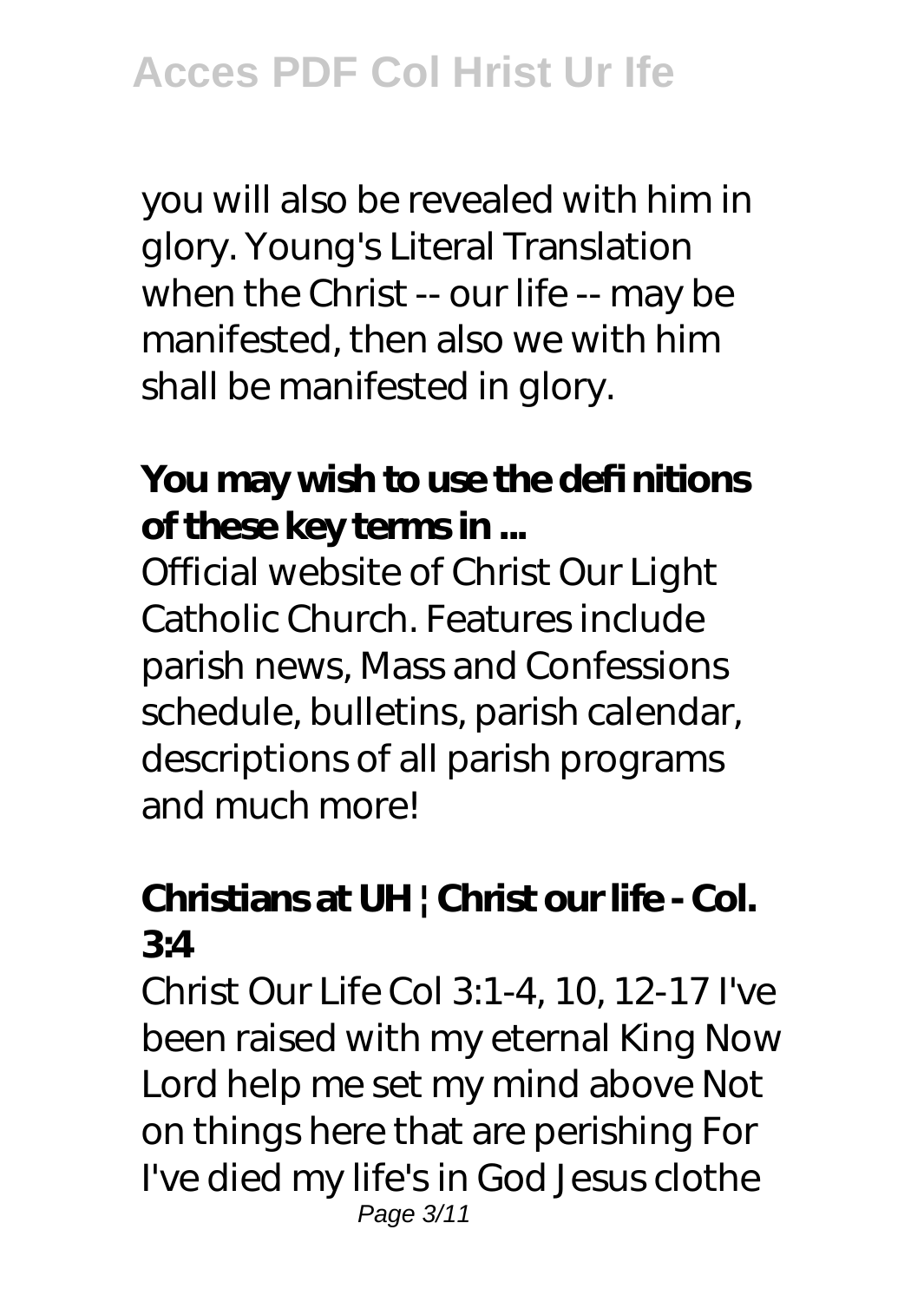## **Acces PDF Col Hrist Ur Ife**

me ...

## **christ our life religion Flashcards and Study Sets | Quizlet**

E Parables: Stories Jesus Told ˜ Jesus is the source of all truth, and all his life was a teaching. We come to know what Jesus taught through Scripture, Tradition, and the teachings of the Church. ˜ Jesus commissioned his apostles to evangelize, to spread his Good News to all. We all carry on this ministry through teaching and our good example.

#### **5. Christ Our Life**

See more of Christ Our Life on Facebook. Log In. or. Create New Account. See more of Christ Our Life on Facebook. Log In. Forgot account? or. Create New Account. Not Now. ABOUT CHRIST OUR LIFE. Our Story. Page 4/11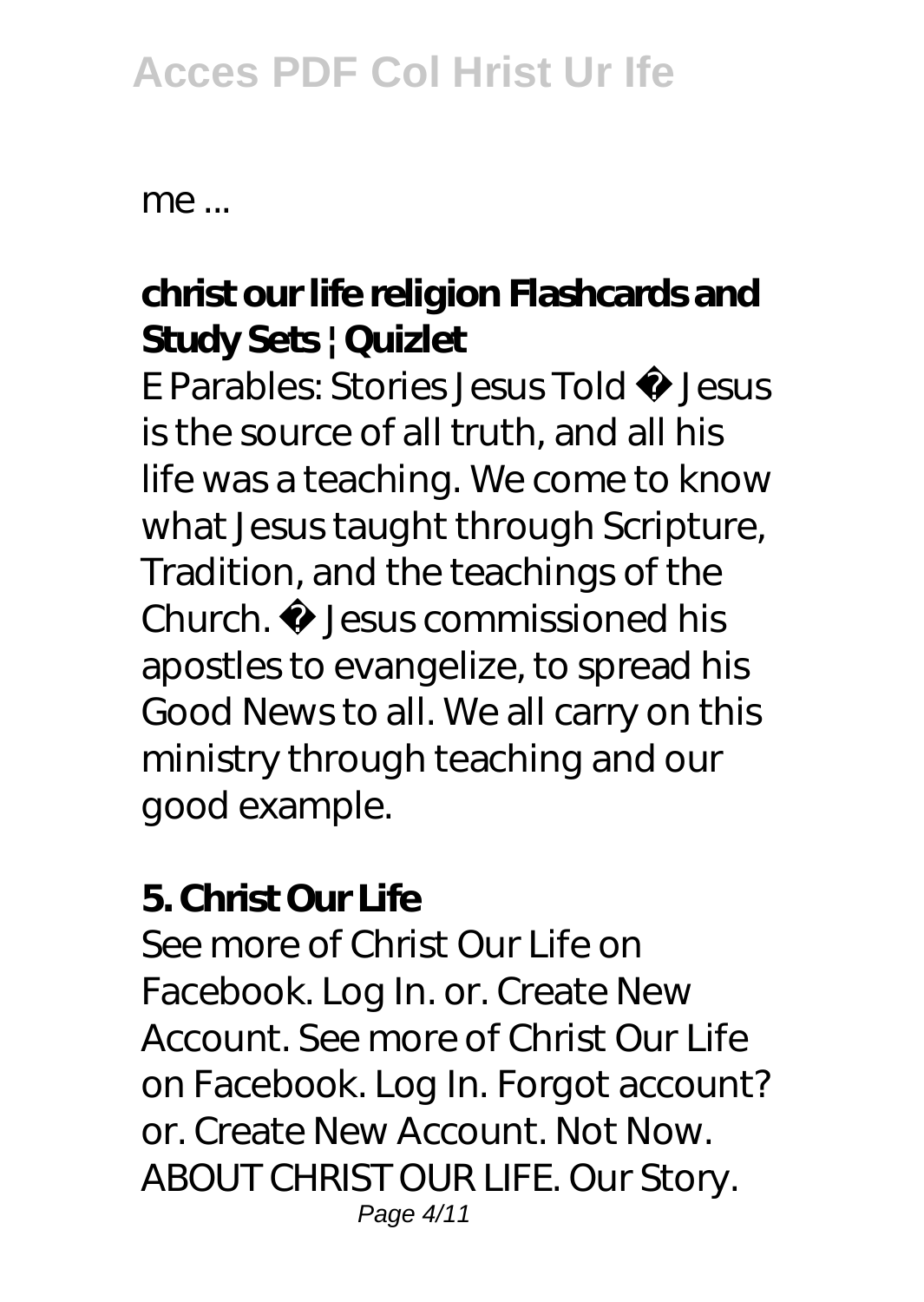Conference Background. Christ Our Life Catholic Regional Conference is a non-profit event held at Well...

## **Colossians 3:3 For you died, and your life is now hidden ...**

Christ is our source of eternal life. In the words of the apostle Paul, Christ is our life. The apostle Paul wrote in Colossians 3:1-4 about this new change in our lives. "Therefore if you have been raised up with Christ, keep seeking the things above, where Christ is, seated at the right hand of God.

## **T U D Y G I One in the Spirit D S 6 E Chapter 6.**

Diocese of Green Bay Curriculum Mapping Grade 3 Dominic Yonto Director of Sales Annie Lauer Educational Consultant Christ Our Life Page 5/11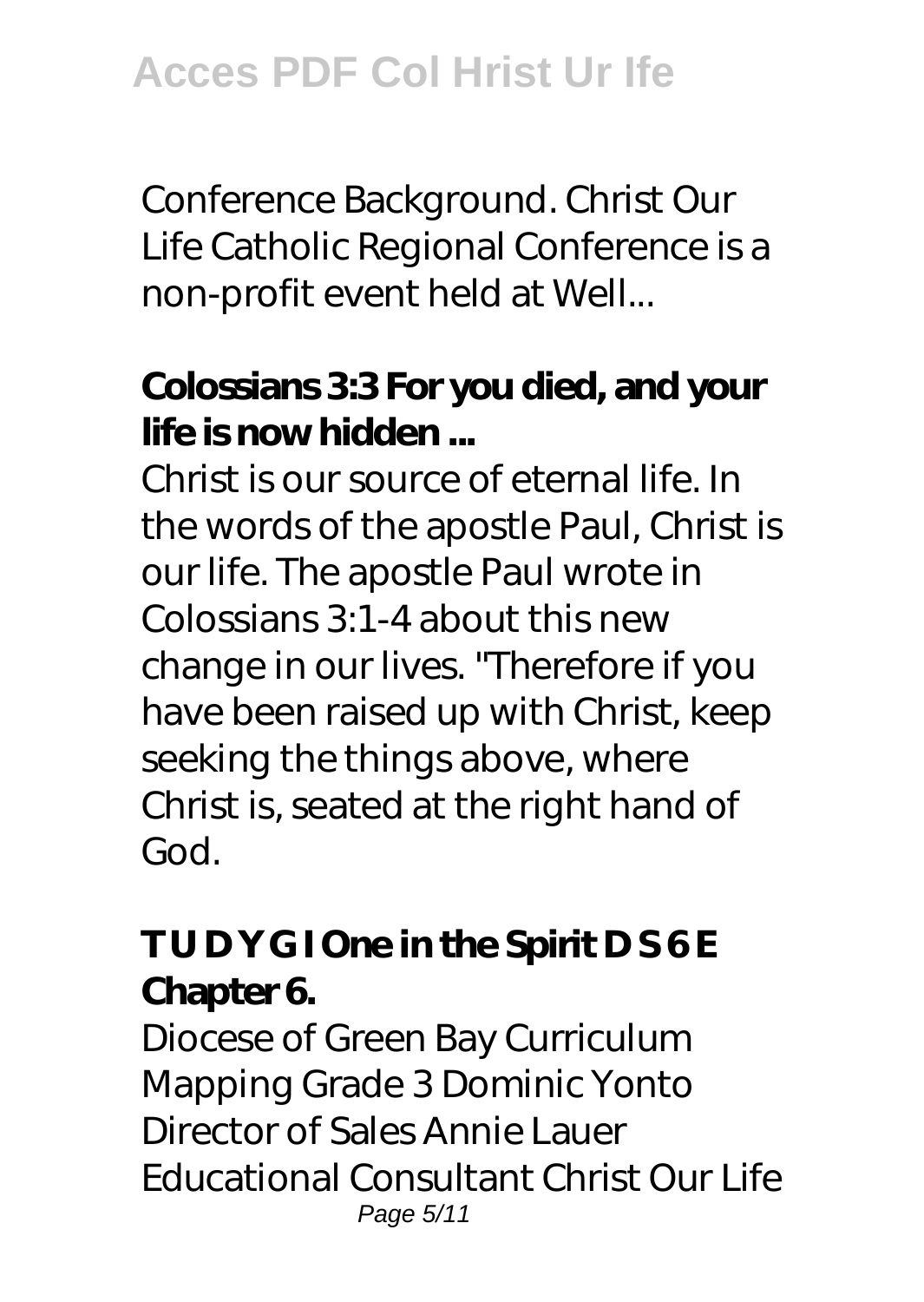### **Home - Christ Our Life Iowa**

Christ Our Life: New Evangelization Edition You may wish to use the defi nitions of these key terms in Unit 2. Unit 2 Chapters 10−17 C ˘ : The Challenge of the Beatitudes Beatitudes a set of guidelines for Christlike living that will make us happy and lead us to eternal life meek gentle and humble Jesus Christ the Truth (continued)

## **T U D Y G I Everything God Created Is** Good D S 3 E Chapter 3.

Learn christ our life religion with free interactive flashcards. Choose from 500 different sets of christ our life religion flashcards on Quizlet.

## **Christ Our Life - Home | Facebook**

Welcome to our fellowship's site. This Page 6/11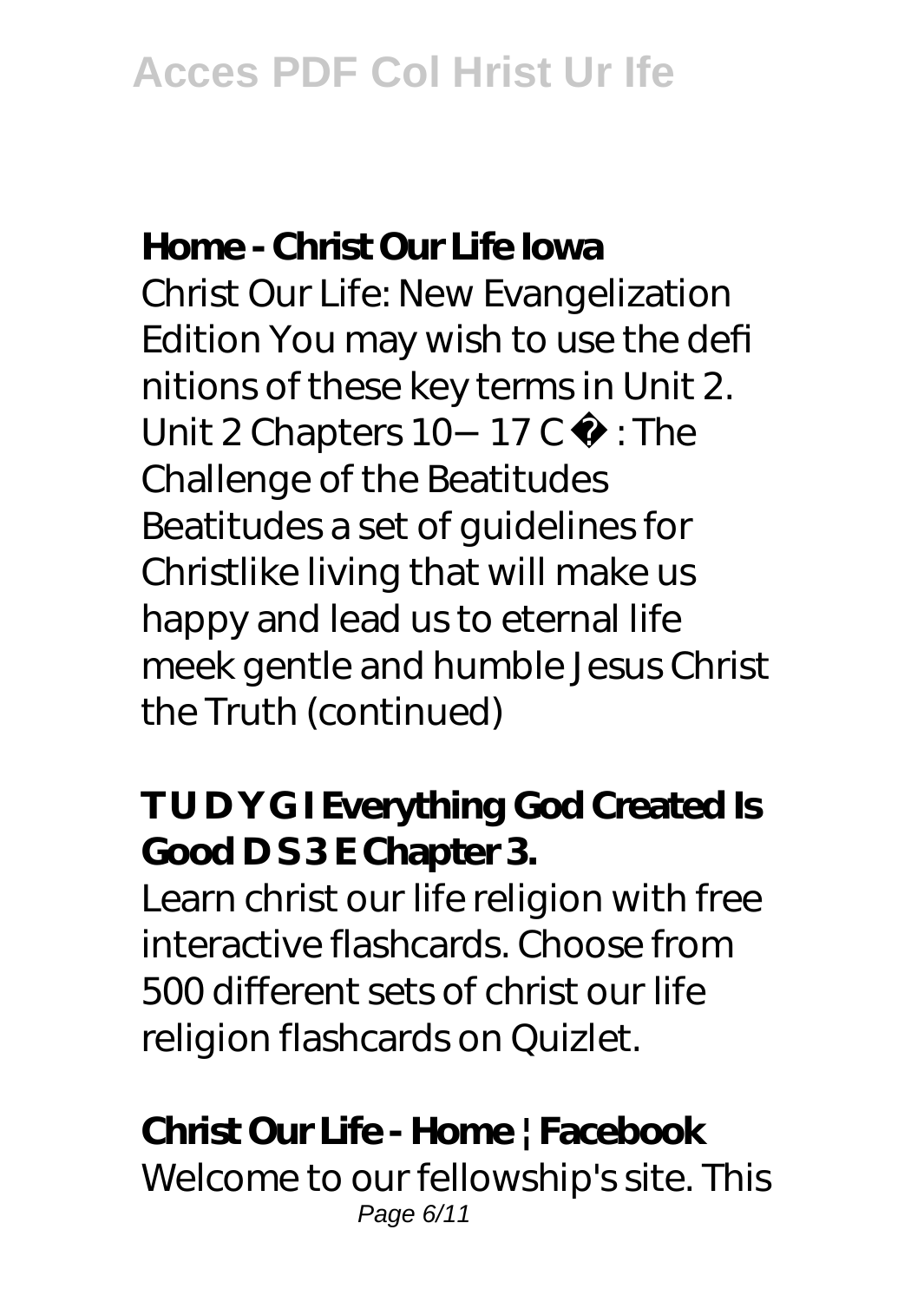site is for the edification and building up of the body of Christ through His living word. May His Spirit give us eyes to see and ears to hear, that we may be further clothed and changed into the very image of God's son.

## **Church in Mission | "CHRIST OUR LIFE" Col. 3:4**

way Jesus lived his life. Jesus spent time with the people he served. He walked with those who were poor, ate with those who were hungry, comforted those who were sick, and listened to those who were lonely.  $\tilde{a}$ The Marks of the Church—one, holy, catholic, and apostolic—make the Church what it is. Just as you can tell a brand of

## **COLOSSIANS 3:4 KJV "When Christ, [who is] our life, shall ...**

Page 7/11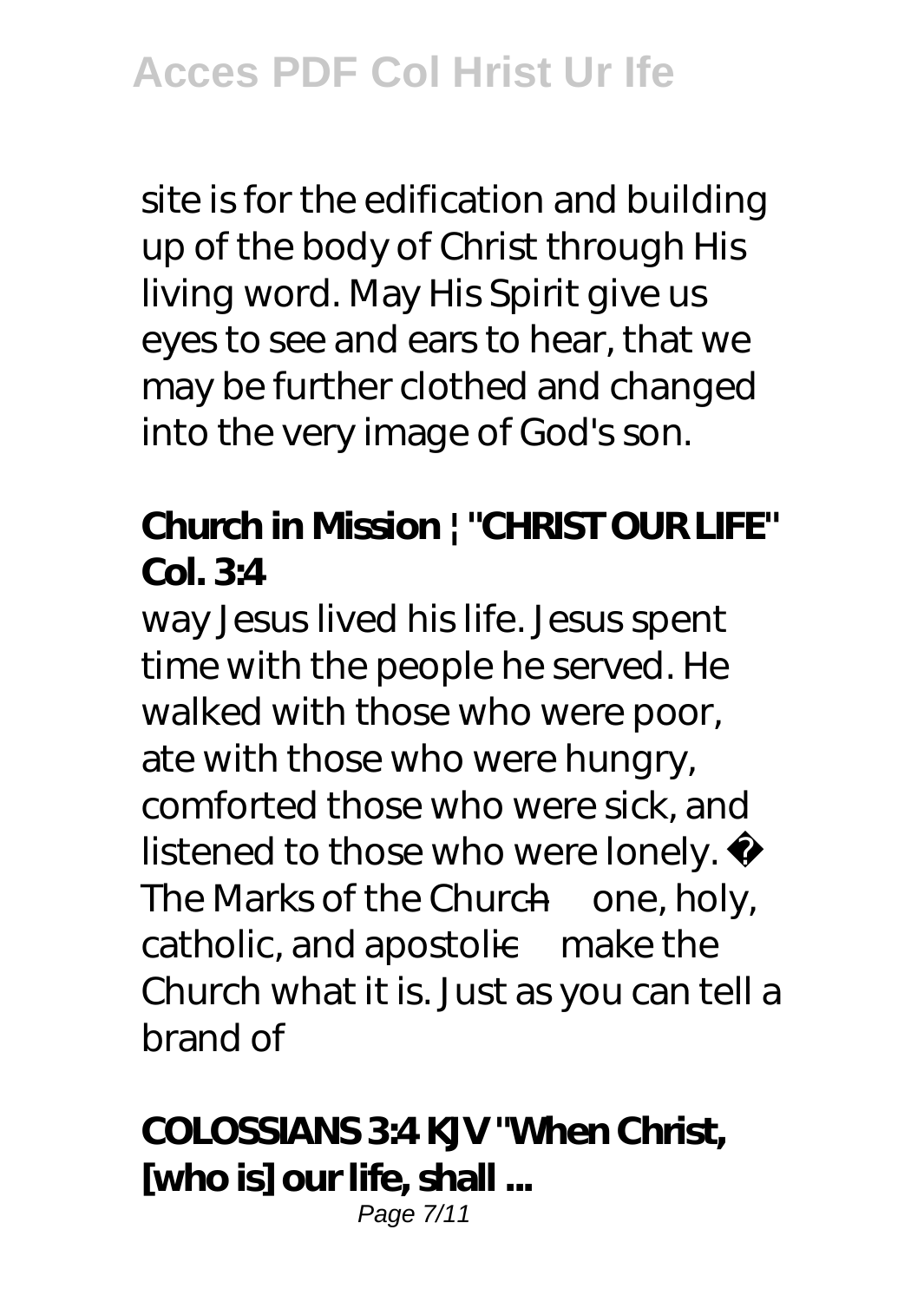(1) First, "our life is hid with Christ in God." The spiritual life in man is a "hidden life," having its source in God; the full conviction of it, as distinct from the mere instinctive consciousness of it in the mind itself, comes only from the belief that it is the image of God in us, and is sustained by constant communion with Him.

## **T U D Y G I An Apostolic Church D S 9 E Chapter 9.**

of our souls makes us human and allows us to share God's truth, goodness, and beauty. God gives us knowledge, freedom, and responsibility, which we exercise to protect creation. ˜ Life is precious. We show appreciation to God for our lives by using the other gifts he gives us to protect creation and to give Page 8/11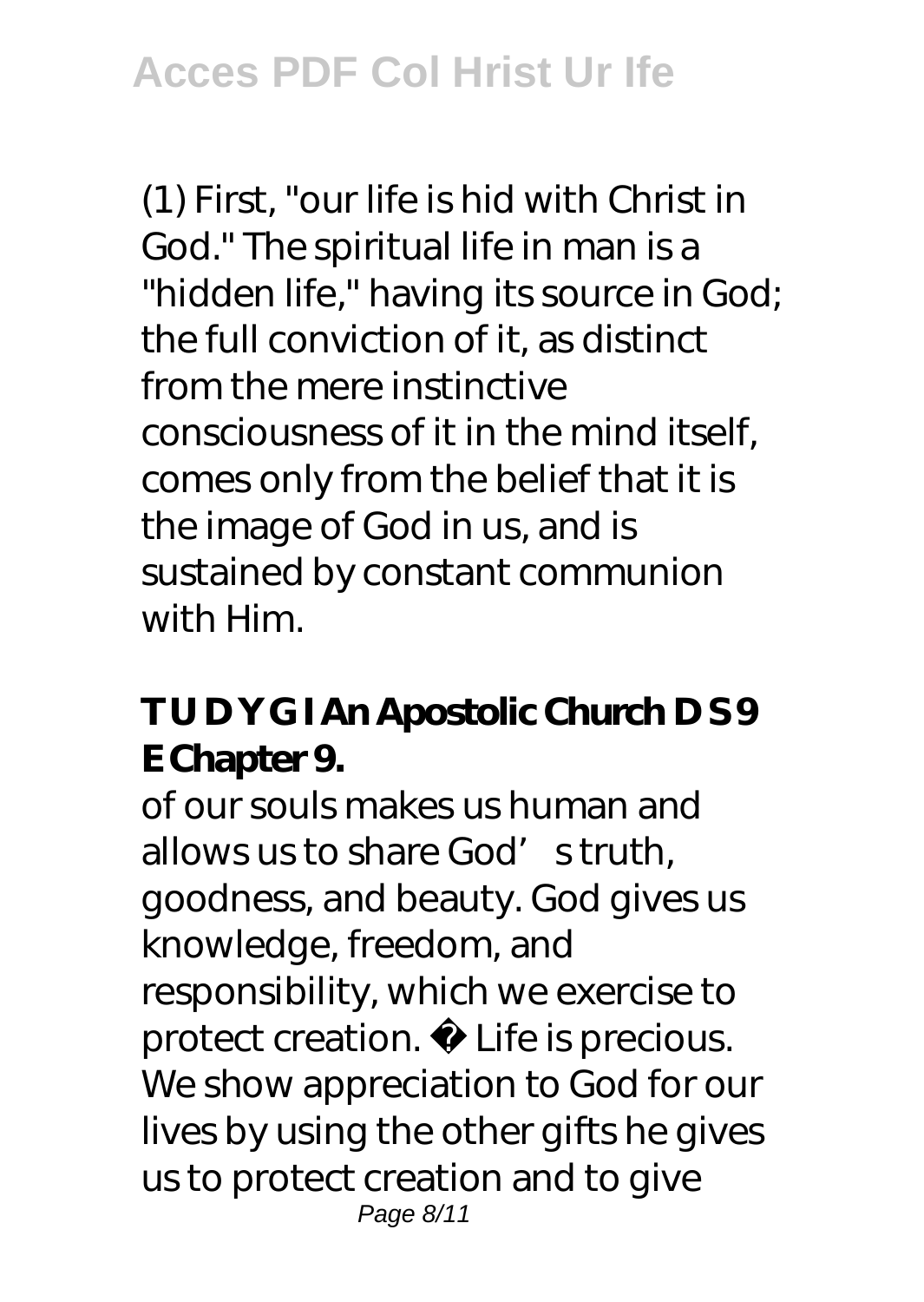glory to him. Because of the stewardship

## **Christ Our Light Catholic Church Cherry Hill, NJ**

teachings, life, and worship, the Church passes on a living faith to every generation.  $\tilde{ }$  The pope, the Bishop of Rome, is the spiritual leader of the Church. The pope and bishops continue the ministry of Peter and the Apostles. The pope is called the Vicar of Christ. He represents Christ on earth and is the leader of all Catholics. 79

## **Home | Christ Our Life**

Christ Our Life comprehensively presents the authentic teachings of the Catholic Church and is the only program aligned with the Church's mission for a New Evangelization, the Page 9/11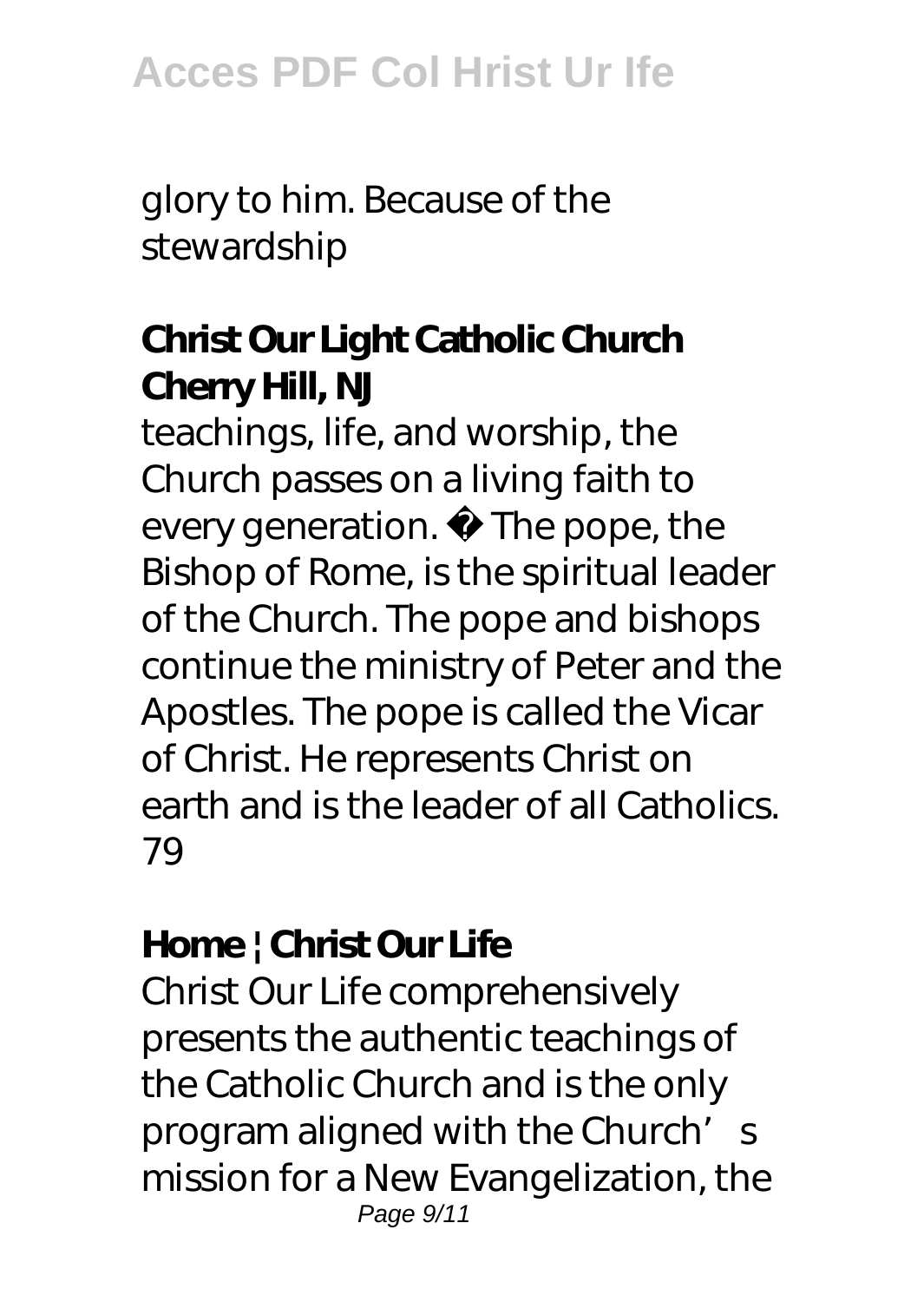NCEA: IFG ACRE assessments, and the Six Tasks of Catechesis.

## **Colossians 3:4 When Christ, who is your life, appears ...**

Colossians 3:4 Context. 1 If ye then be risen with Christ, seek those things which are above, where Christ sitteth on the right hand of God. 2 Set your affection on things above, not on things on the earth. 3 For ye are dead, and your life is hid with Christ in God. 4 When Christ, who is our life, shall appear, then shall ye also appear with him in glory. 5 Mortify therefore your members which

#### **Christ Our Life 2016 - Loyola Press**

Radio host, author, presenter and national parish mission leader, Jon has served as Christ Our Life's emcee since the first conference in Page 10/11